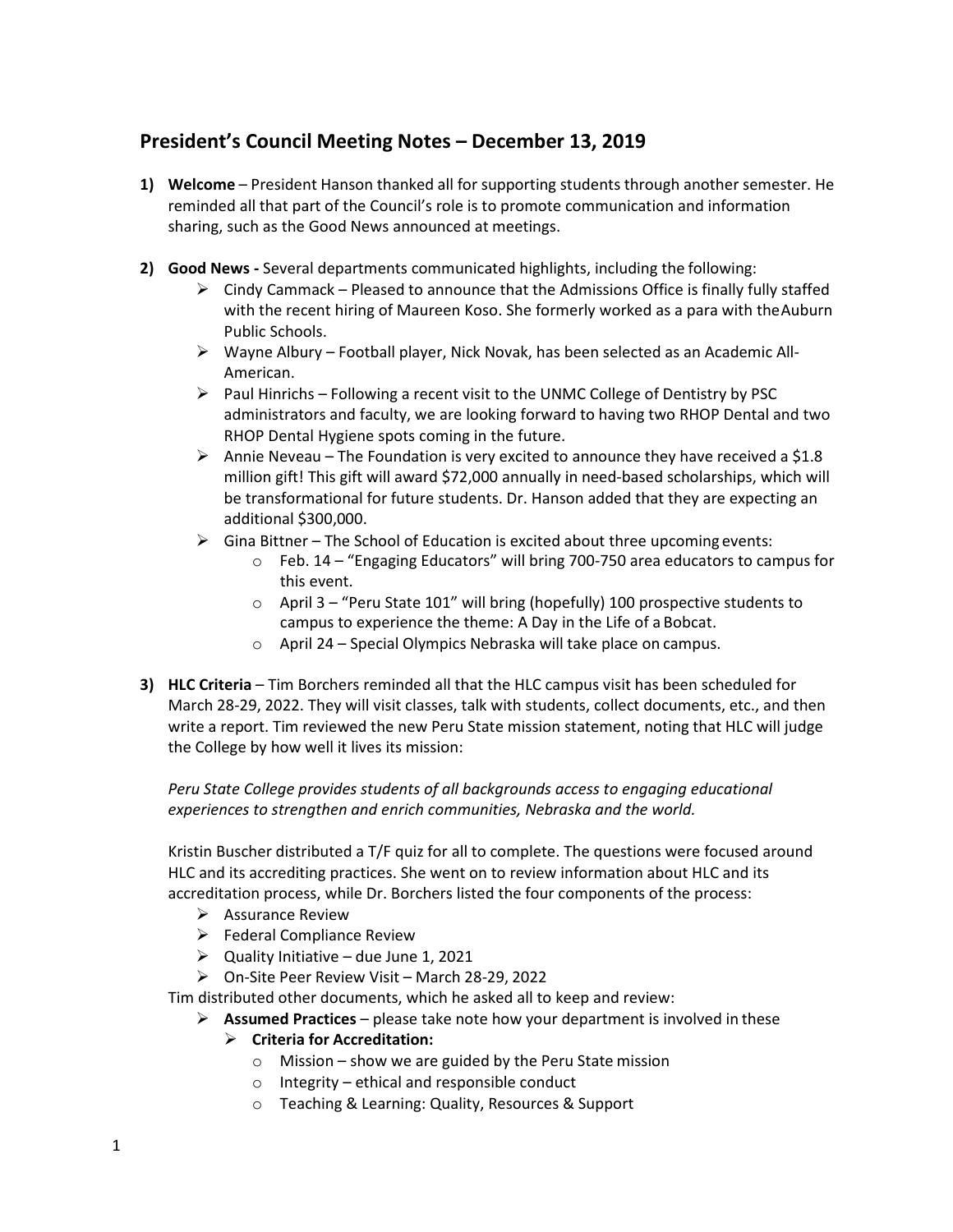- o Teaching & Learning: Evaluation &Improvement
- o Resources, Planning & Institutional Effectiveness
- Ø **HLC Accreditation Visit Timeline**  Note that review teams will be developed this spring. Fall of 2020 will include town hall gatherings and meeting with review teams. The Quality Initiative is due June 1, 2021. The Self-Study and other reports are due Feb. 28, 2022 (one month before the campus visit).
	- Ø **Glossary of Criteria Terminology**
- $\triangleright$  In addition, Kristin Buscher has accreditation information included on the assessment web page https://www.peru.edu/oira/
- **4) Website Transition**  Jason Hogue announced that the vendor for our current content management system, Word Press, no longer exists. We are researching new vendors and will be selecting a new content management system for the website. Progress reports will be announced as this process continues.

## **5) Updates**

- a. Online Recruitment Tim Borchers reported for Jesse Dorman. Admissions and Online Services are having regular meetings with Archer. We are seeing results already with this new initiative – 59 applications for spring have been received thus far. Cindy Cammack noted that Admissions is in daily communication with Archer and they are great to work with. Dr. Hanson confirmed that the College is pleased with theprogress.
- b. SEM Initiatives Wayne Albury reported that the addition of four JV sports programs is going very well thus far. From the coaches' reports, the retention numbers should be good. Two assistant bowling coaches have been hired and we are still looking for a head coach. Initial bowling tryouts were successful and there will be two more. The men's cross country coach has been hired and is very excited about the opportunity. He will start work soon, as will a new assistant volleyball coach. Wayne noted that we are still looking for a dance coach. He also reported that the head football coaching position has been posted and we already have 49 applicants. Competitive cheer is training and will be active this spring.
- c. Admissions Cindy Cammack distributed a list of upcoming Admissions events including:
	- $\triangleright$  January 12 Transfer Student Orientation
	- $\triangleright$  February 8 Spring Tour & Tailgate
	- $\triangleright$  February 17 Music Auditions
	- $\triangleright$  March 20 Scholarship Luncheon
	- $\triangleright$  April 3 "Peru State 101" a day in the life of a Bobcat (School of Education)
	- $\triangleright$  May 29, June 12, June 19, July 10, August TBD Freshman Orientation She thanked Fresh Ideas for their help with student visitors and guests. She noted that

the Admissions department has spoken with 340 potential students by phone during the fall semester. Application numbers have increased and campus visits are up 3%.

d. Facilities – Dr. Hanson announced that today is Jill McCormick's last day to report for her department, as she will be leaving the College next week for a new employment